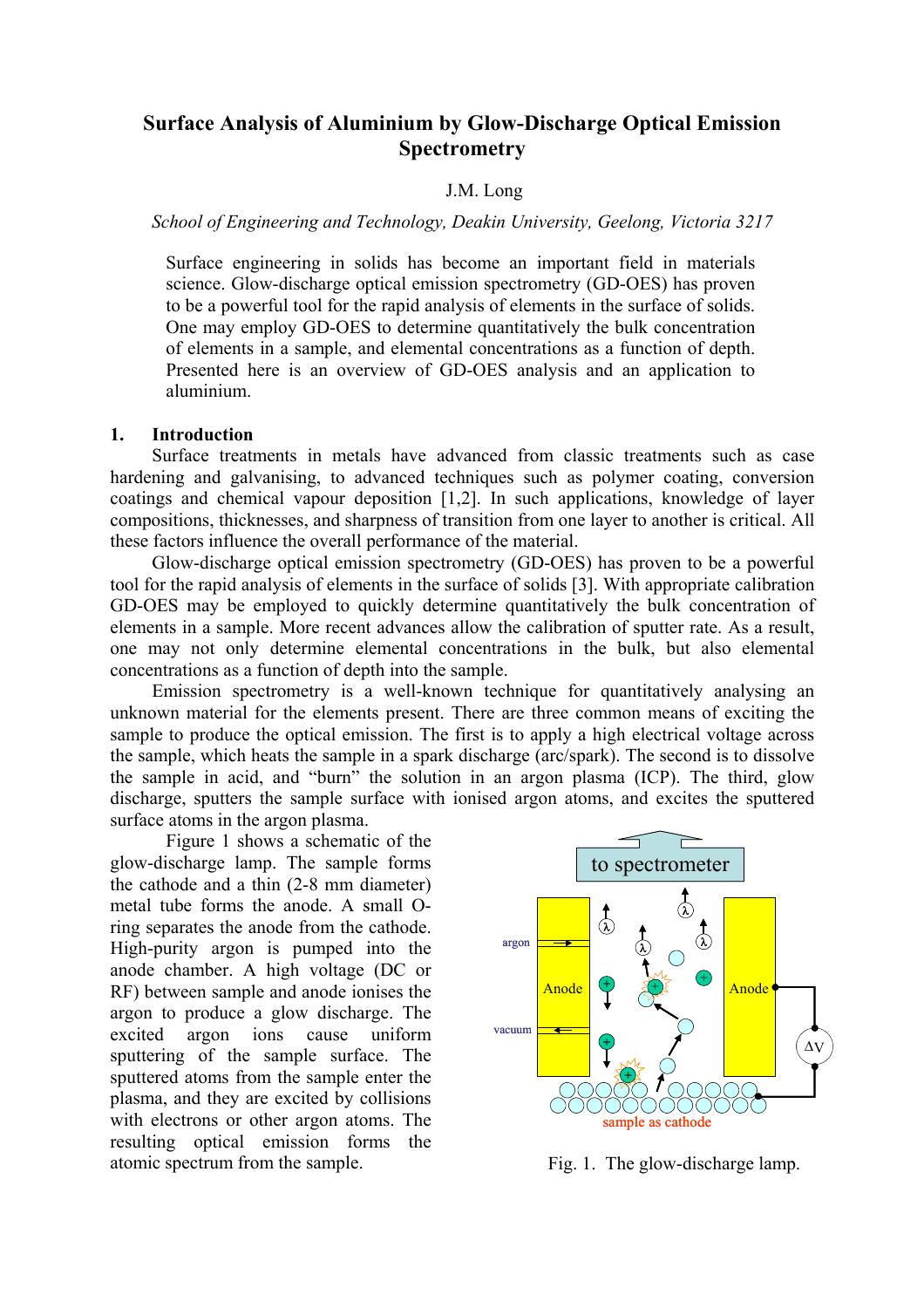The emitted light passes into a standard polychromator. A series of fixed photomultiplier tubes detect and record specific wavelengths, corresponding to selected elements. Through sputter-rate calibrations, one can transform a plot of detector intensity versus time into a profile of elemental concentration versus depth into the sample. This allows depth profiling on a host of advanced materials: diffusion-treated metals, coated metals and other materials, multi-layers, painted surfaces, hard materials coated with polymers, thin films, and many others. If an RF glow-discharge source is used, it is also possible to perform depth profiling on ceramics, polymers, and non-conductive coatings on metals.

## **2. Experimental**

In this study, the instrument used was a Leco GDS-850A spectrometer, equipped with a Grimm-type DC lamp for conductive samples [4,5]. It is the first GD-OES instrument in Australia with the ability to perform quantitative depth profiling. The anode has a diameter of  $4 \text{ mm}$ , for a sampling area of  $12.5 \text{ mm}^2$ . The spectrometer is equipped with dual Rowland circles, having curved, holographic diffraction gratings of 1800 lines/mm and 3600 lines/mm, respectively, for a spectral range of 120–800 nm. There are 32 detectors, having the ability to detect 29 elements, including most standard metals, nitrogen, oxygen, carbon, hydrogen, boron, chlorine, some rare earths, and others. The instrument was calibrated by Leco against a large number of certified and non-certified reference materials. Sputter rates are also calibrated against a database developed and provided by Leco. The day-to-day optical drift of the spectrometer is corrected by means of a series of setting-up standards. For the present analysis of aluminium, the glow-discharge lamp was held at a constant DC voltage of 700 volts with respect to the sample. The plasma current was held at 20 mA. As sputtering progressed, a variable argon pressure, nominally held around 5 torr, controlled the current. The test sample is an aluminium casting, coated with an oxide layer.

# **3. Results**

The calibration for major elements employs the multi-matrix method [3]. Figure 2 shows the calibration curve for aluminium. Each *y*-data point is the product of the weight fraction of aluminium, and the standard's sputter rate in micro-grams per second. Plotted along the *x*-axis is the intensity of the spectral line in volts. The standards used are a mixture of aluminium alloys and other metals. The calibration curve is a second-order polynomial fit to the data.



Fig. 2. Multi-matrix calibration curve for the aluminium spectral line at 396.15 nm.

Figure 3 shows quantitative depth profiling of the sample. The total analysis sputtered to a depth of 20 microns in 8 minutes. The oxide layer is about 1.5 microns deep and is accompanied by a peak in nitrogen and silicon. There is also about 1% carbon on the surface. Also detected in the bulk of the metal were other trace elements typical of aluminium alloys.